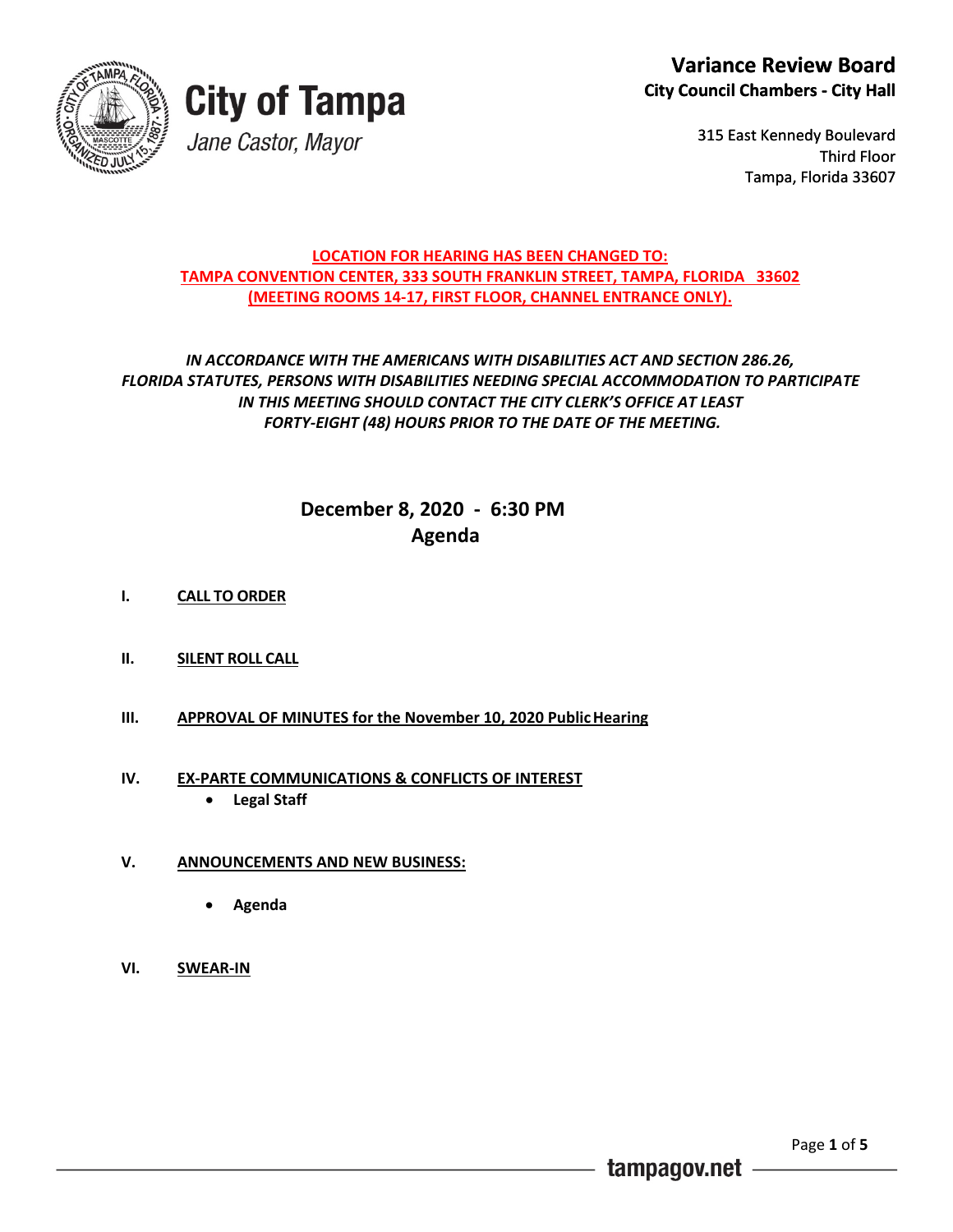

**VIII. NEW CASES:**

### **City of Tampa** Jane Castor, Mayor

**VII. CONTINUED:**

| APPLICATION:<br>LOCATION:<br>APPLICANT:<br>AGENT: | <b>VRB-20-55</b> (mis-notice; moved to 12/8/2020 hearing)<br>3509 West Empedrado Street<br>Connor & Carolyn Haskins<br>N/A                                                                                                                                                                                                                              |
|---------------------------------------------------|---------------------------------------------------------------------------------------------------------------------------------------------------------------------------------------------------------------------------------------------------------------------------------------------------------------------------------------------------------|
| <b>REQUEST:</b>                                   | To reduce rear yard setback from 5' to 3'-6", and reduce eave<br>to eave separation along the along north side of existing<br>accessory structure to pool enclosure from 5' to 2'-8", and<br>reduce eave to eave separation along the west side of existing<br>accessory structure to primary structure from 5' to 0'.<br>(Section 27-290 and 27-290.3) |
| PURPOSE:                                          | To vest existing conditions of in-ground pool and screen<br>enclosure, and accessory structure, in order to replace pool<br>enclosure with new in same footprint.                                                                                                                                                                                       |
| NEIGHBORHOOD:                                     | Palma Ceia Neighborhood Assoc., Parkland Estates Civic Club, Inc.                                                                                                                                                                                                                                                                                       |
| APPLICATION:                                      | (mis-notice; moved to 12/8/2020 hearing)<br><b>VRB-20-56</b>                                                                                                                                                                                                                                                                                            |
| LOCATION:                                         | 714 West Indiana Avenue                                                                                                                                                                                                                                                                                                                                 |
| APPLICANT:                                        | <b>Barry LeClair</b>                                                                                                                                                                                                                                                                                                                                    |
| AGENT:                                            | N/A                                                                                                                                                                                                                                                                                                                                                     |
| <b>REQUEST:</b>                                   | Reduce the side yard setback from 7' to 5' and a reduction in<br>the rear yard setback from 20' to 5' for accessory structures<br>greater than 900 square feet. (Section 27-290)                                                                                                                                                                        |
| <b>PURPOSE:</b>                                   | To construct two new detached garages with storage above on<br>second level.                                                                                                                                                                                                                                                                            |
| NEIGHBORHOOD:                                     | River Heights Civic Assoc., Business Guild of Seminole Heights                                                                                                                                                                                                                                                                                          |
| <b>NEW CASES:</b>                                 |                                                                                                                                                                                                                                                                                                                                                         |
| APPLICATION:                                      | <b>VRB20-46</b>                                                                                                                                                                                                                                                                                                                                         |
| LOCATION:                                         | 588 Marmora Avenue                                                                                                                                                                                                                                                                                                                                      |
| APPLICANT:                                        | Christopher Pfeil and Carrie Beth Lesser                                                                                                                                                                                                                                                                                                                |
| AGENT:                                            | Meredith Delcamp/Kasey Feltner/ Shutts & Bowen, LLP                                                                                                                                                                                                                                                                                                     |
| <b>REQUEST:</b>                                   | To reduce rear yard setback from 20' to 5', and reduce the rear yard<br>setback from 13' to 5' for a pool enclosure. (Section 27-290.3 and 27-                                                                                                                                                                                                          |

290.5) PURPOSE: To build an elevated pool with elevated deck above the allowed 12" above finish grade, with a screen enclosure.

NEIGHBORHOOD: Davis Islands Civic

Page **2** of **5**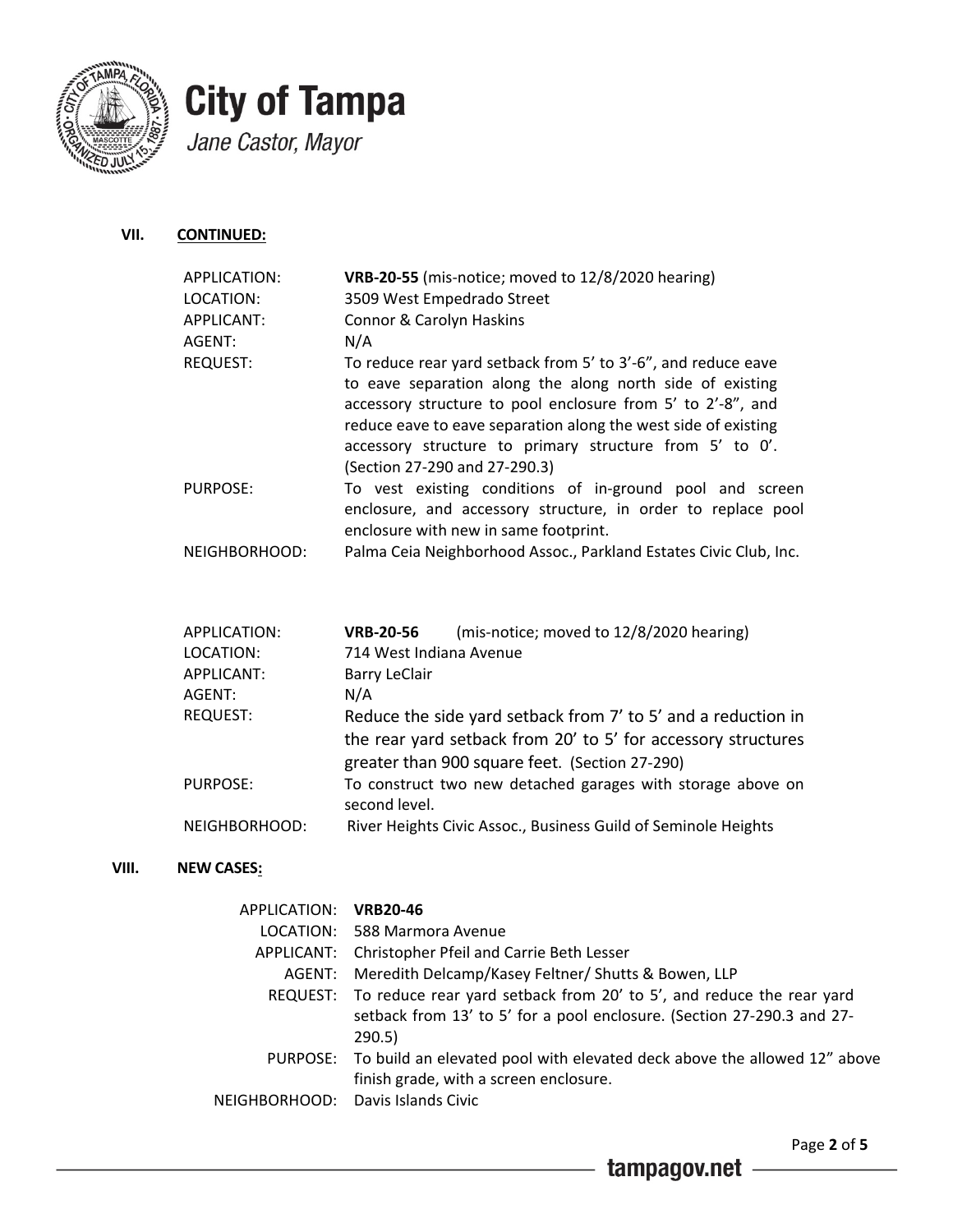

## **City of Tampa** Jane Castor, Mayor

| APPLICATION: VRB20-67 |                                                                                      |
|-----------------------|--------------------------------------------------------------------------------------|
|                       | LOCATION: 3412 West Dorchester Street                                                |
|                       | APPLICANT: Andy Lai and Jin Liu                                                      |
| AGENT: N/A            |                                                                                      |
|                       | REQUEST: To remove a 33" Grand Tree. (Section 27-284)                                |
|                       | PURPOSE: To construct new in-ground pool and deck.                                   |
|                       | NEIGHBORHOOD: Bayshore Beautiful Neighborhood, Keep Bayshore Beautiful, 345 Bayshore |
|                       | Condominium, Parkland Estates Civic                                                  |
|                       |                                                                                      |

| APPLICATION: VRB20-68 |                                                                                      |
|-----------------------|--------------------------------------------------------------------------------------|
|                       | LOCATION: 3420 W San Pedro Street                                                    |
|                       | APPLICANT: Evan And Kristin Bruce                                                    |
|                       | AGENT: Richard Peterika/ Dark Moss, LLC                                              |
|                       | REQUEST: To remove Grand Tree. (Section 27-284.3.1)                                  |
|                       | PURPOSE: To construct Single-Family Residence.                                       |
|                       | NEIGHBORHOOD: Palma Ceia Neighborhood Assoc., Inc., Parkland Estates Civic Club, Inc |

| LOCATION: 3024 South Emerson Street                                                                                      |
|--------------------------------------------------------------------------------------------------------------------------|
| APPLICANT: Rodney And Elizabeth Cicchino                                                                                 |
| AGENT: Charles Kitzmiller / Architect                                                                                    |
| REQUEST: To reduce front yard setback from 25' to 17', and reduce side yard<br>setback from 15' to 10'. (Section 27-156) |
| PURPOSE: To add a covered porch to front of existing residence, and an addition to<br>existing garage.                   |
| NEIGHBORHOOD: Virginia Park Neighborhood, Sunset Park Area Homeowners.                                                   |
|                                                                                                                          |

| APPLICATION: VRB20-71 |                                                                                    |
|-----------------------|------------------------------------------------------------------------------------|
|                       | LOCATION: 1914 East Sligh Avenue                                                   |
|                       | APPLICANT: Hampton Heights, LLC / Vivian Daigle                                    |
|                       | <b>AGENT:</b> Vivian Daigle                                                        |
|                       | REQUEST: To remove 6 Grand Trees and 2 palm trees. (Section 27-284.3.1)            |
|                       | PURPOSE: To construct a Multi-Family development                                   |
|                       | NEIGHBORHOOD: Old Seminole Heights, Neighborhood watch, Business Build of Seminole |
|                       | Heights, South Seminole Heights Civic.                                             |
|                       |                                                                                    |

Page **3** of **5**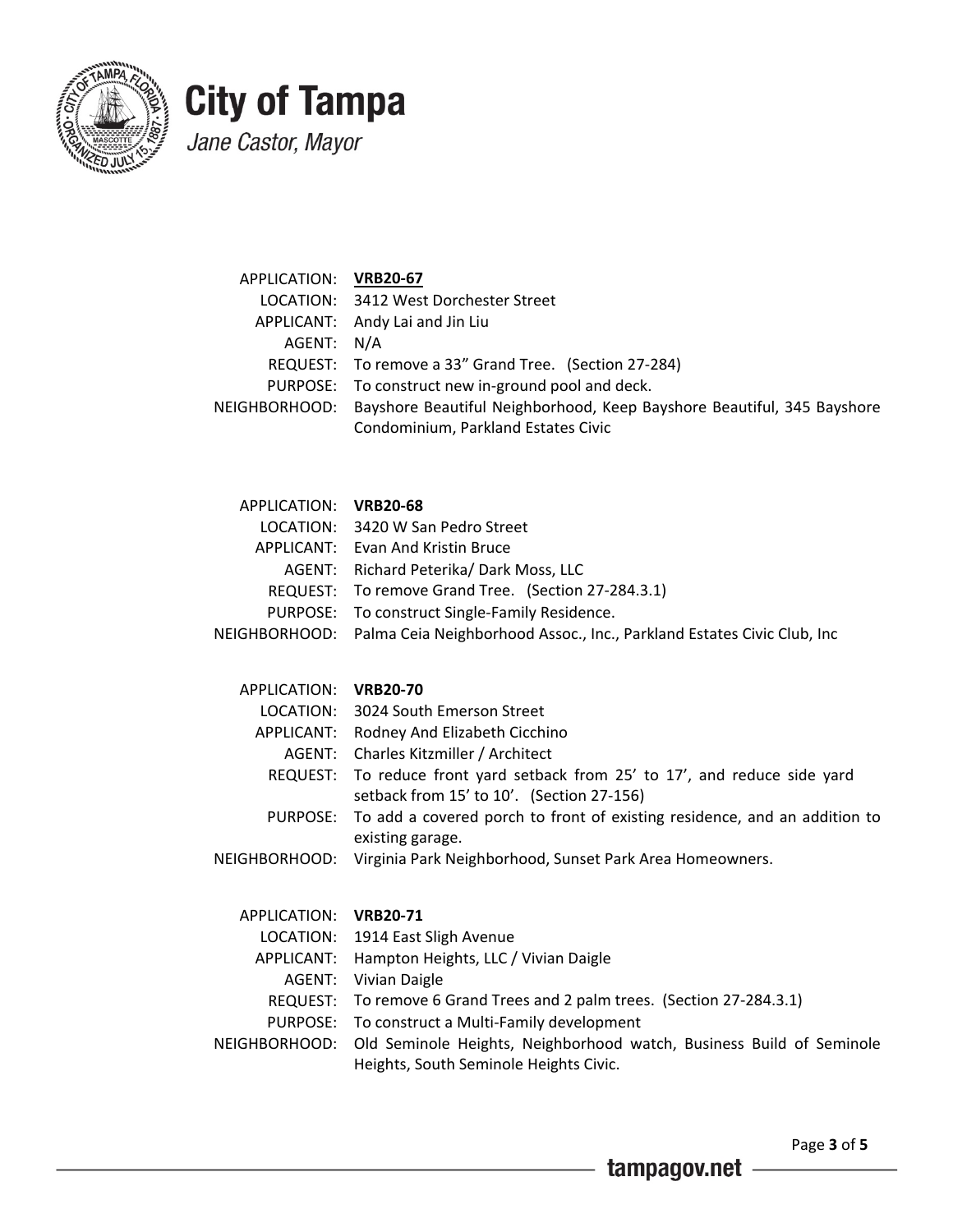

# **City of Tampa**

Jane Castor, Mayor

| APPLICATION: VRB20-72 |                                                                                     |
|-----------------------|-------------------------------------------------------------------------------------|
|                       | LOCATION: 7125 North 30th Street                                                    |
|                       | APPLICANT: City of Tampa                                                            |
|                       | AGENT: Richard Peterika / Dark Moss, LLC                                            |
|                       | REQUEST: To remove two Grand Trees. (Section 27-284.3.1)                            |
|                       | PURPOSE: To construct underground utilities.                                        |
|                       | NEIGHBORHOOD: Old Seminole Heights Neighborhood, Neighborhood Watch, Business Build |
|                       | of Seminole Heights, South Seminole Heights                                         |

| APPLICATION: VRB21-01 |                                                                                  |
|-----------------------|----------------------------------------------------------------------------------|
|                       | LOCATION: 2813 Old Bayshore Way                                                  |
|                       | APPLICANT: Diana and Frank Pomarico                                              |
|                       | AGENT: Mike Loomis / Landscape-Fusion                                            |
|                       | REQUEST: To reduce rear yard setback from 5' to $0'$ , and reduce west side yard |
|                       | from 5' to 3'-8". (Section 27-290.3)                                             |
|                       | PURPOSE: To construct a new in-ground pool.                                      |
|                       | NEIGHBORHOOD: Ballast Point Neighborhood, McGraw Hill.                           |

| APPLICATION: VRB21-02 |                                                           |
|-----------------------|-----------------------------------------------------------|
|                       | LOCATION: 530 Lucerne Avenue                              |
|                       | APPLICANT: Eldra Solomon, Et. Al.                         |
|                       | AGENT: Mark Bentley Esq.                                  |
|                       | REQUEST: To remove a 35" Grand Tree. (Section 27-284.2.5) |
|                       | PURPOSE: To construct new Single-Family Residence.        |
|                       | NEIGHBORHOOD: Davis Islands Civic.                        |

| APPLICATION: VRB21-05 |                                                                               |
|-----------------------|-------------------------------------------------------------------------------|
|                       | LOCATION: 1031 E Fowler Avenue                                                |
|                       | APPLICANT: Phantom Fireworks Showrooms, LLC                                   |
|                       | AGENT: John Grandoff, Esq.                                                    |
|                       | REQUEST: To add a 90 SF building sign on a building facade that does not have |
|                       | public street frontage. (Sec. 27-289.3)                                       |
|                       | PURPOSE: To install a 90 SF building sign.                                    |
| NEIGHBORHOOD: None    |                                                                               |